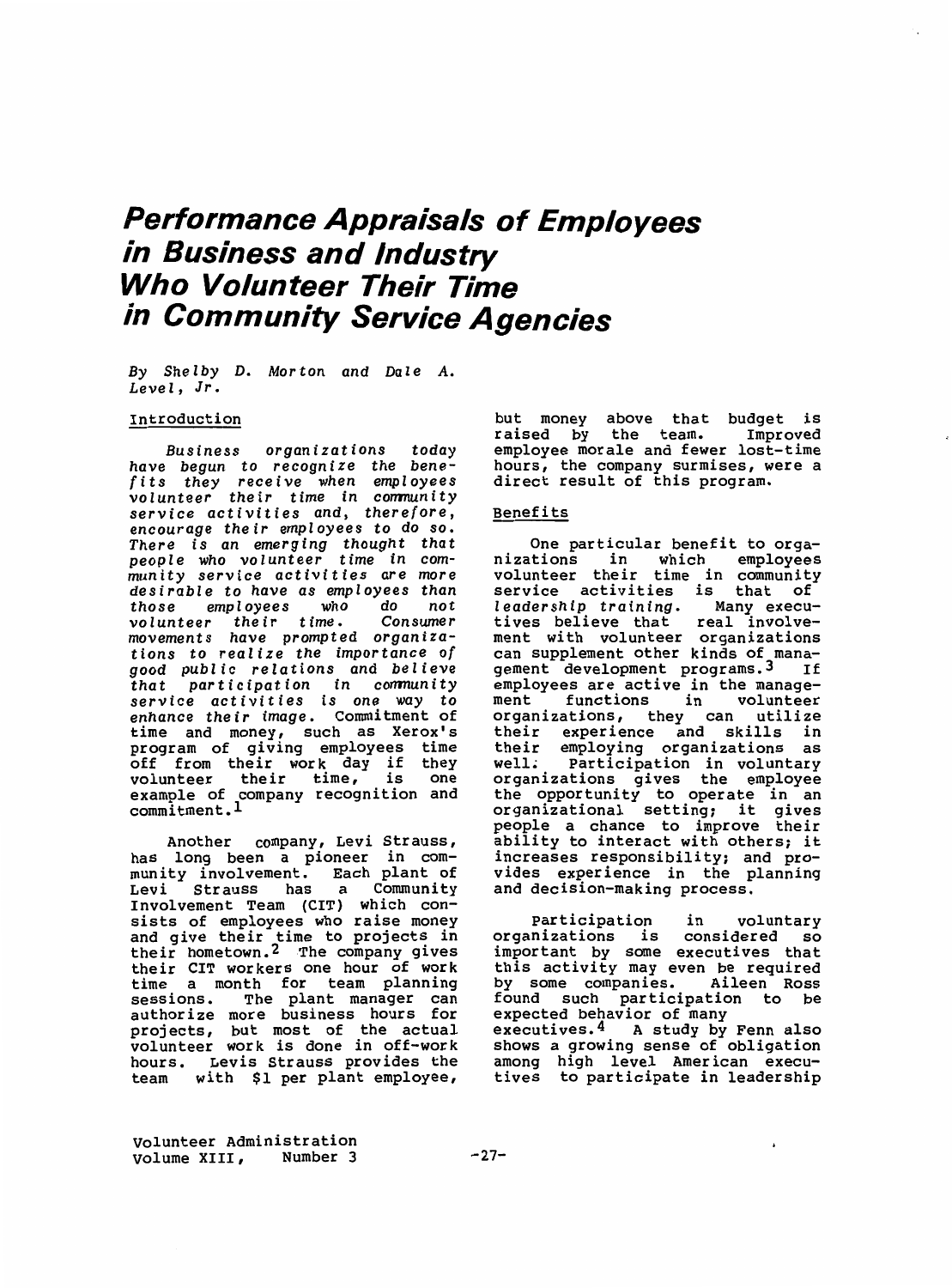roles in voluntary organizations and programs.5

According to Toffler in FUTURE SHOCK, as our society becomes more complex, many institutions in our communities will depend more and more on voluntary assistand Companies are not only sanction: participation, but in fact are encouraging it. There is a strong relationship between a person opportunity for promotion and the employees' level of community<br>involvement, Pay and promotional involvement. Pay and promotion benefits are often built into the company policy favoring volunteerism as incentives, and many companies feel that if a good executive is on the way up, the employee almost has to be a leade in the community. 7 This may explain why many executives have a history of volunteering.

If this is true, it would seem relevant to determine if employees who volunteer their time in community service activities are per ceived any differently in their job performance than employees who do<br>not volunteer their time. If in not volunteer their time. fact these employees are also the highest performers on the job, thi would be additional evidence to support the contention that management needs to be able to identify the potential volunteers. If companies do in fact desire such employees, would a company policy to that effect aid in attract these employees? In other words if employees are given support and encouragement to be active in community service activities, would this aid in attracting such employees to the organization? If the person who possesses the traits found in people who volunteer their time in outside community service activities are viewed as high producers by their supervisors, thes are the people management will want to employ. Not only will they aid the company in public relations, but they will be higher produce than employees who do not volunte their time outside of the busines organization.

## Purpose

*The purpose of this study was* 

*to* identify and analyze *the job*  performance *of* employees in busi- *ness and industry who* volunteer *their* time in conmunity service activity as compared *to employees*  who do not engage in voluntar activity *off the job.* Specifically, the objectives of this research were to:

- 1. *Determine if employees who*  volunteer *their* time *off the job differ in their job*  performance, as perceived *by their employers;*
- 2. *Determine if* a company policy supporting voluntary *activity* on *the* part *of* our *employees* aids in *attracting* such *employees;*
- 3. *Aid* companies and institutions, *who* believe *that* one *way* to improve company *image* is *through*  voluntary activities *in the*  conmun *i ty,* evaluate potential employees.

To accomplish these objectives, a wide variety of organizations that would be representative of the business world was obtaine Special care was destanced.<br>Special care was taken to include representative organizations. Hopefully, comparisons can be made, making this study more universa applicable and, therefore, relevant to the real world.

The sample selected for thi study consisted of 156 supervis in five organizations. All organizations were in Arkansas. All participants were first-line and middle-management supervisors from the following organizations: a financial institution, a unit of a major university, a public utility, a durable goods manufacturer, and a multinational food processor.

Data for the study were acquired through three methods: (1) classification questionnaire, (2) Gordon's Personal Profile and Personal Inventory, management's perception (evaluation) of the supervisor's job performance.

The classification question-

Volunteer Administration Volume **XIII,** Number 3 **-28-**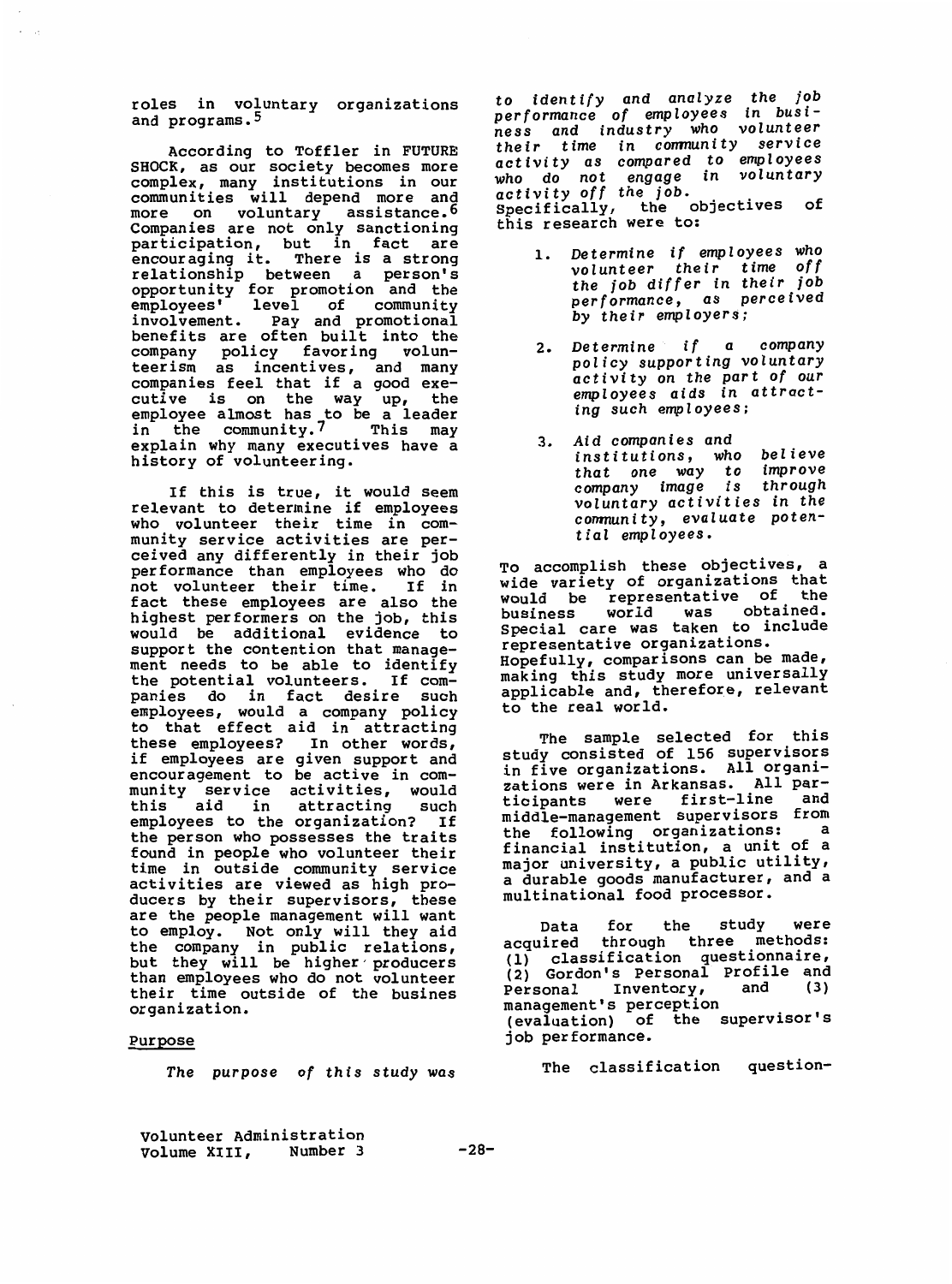naire accomplished three purposes. The questionnaire was used to classify the employee as one who did or did not perceive thei employer as encouraging volunta activity in the community. Last, the questionnaire was used to obtain personal background info mation about the participa

Gordon's Personal Profile and Personal Inventory were used to determine what differences, if any, there were in the personal traits of the respondents. The data secured were also used to determine any differences in personality traits of the highest versus the lowest rated employees. The personality traits were: ascendancy, responsibility, emotional stability, sociability, cautiousness, original thinking, personal relations, level self-actualization, and vigor.

The participants in this study were rated by their immediate<br>supervisor. They were instructed They were instructed to force rate the participants as<br>"superior, above average or "superior, above average average" and to place approximately one-third of the participants into each group. The supervisors were instructed to use their regular inhouse evaluation procedures in this evaluation process.

Data were analyzed by the use of regression analysis, chi square analysis, Kruskal-Wallis One-Way analysis of variance by ranks, the use of the t-test and simpl correlation. A minimum significance level of  $.05$  was establis for all statistical test $\,$ 

Each employee was asked a standard set of questions. The respo ses to the questions in Chart 1 were used to identify the employee<br>as either a volunteer or a either a volunteer or a nonvolunteer. The employees were then asked to complete the Gordon's Personal Profile and Personal Inventory questionnaires with the assurance of complete confid $\epsilon$ tiality.



Chart 1

Decision Tree for Classification of Employees as a Volunteer

The questions used to classify the supervisors into a group are as follows:

2. Do you consider yourself a volunteer? Yes No

s. Are there any community service organizations in which you used to be active but have since dropped (within the last 5 years)? Yes \_\_ No

6. How many community service organizations are you currently a member of?<br>None 1 2 None  $1 \ 2 \ 3 \ 3 \ 4 \ 5$  or more

volunteer Administration Volume XIII, Number 3 -29-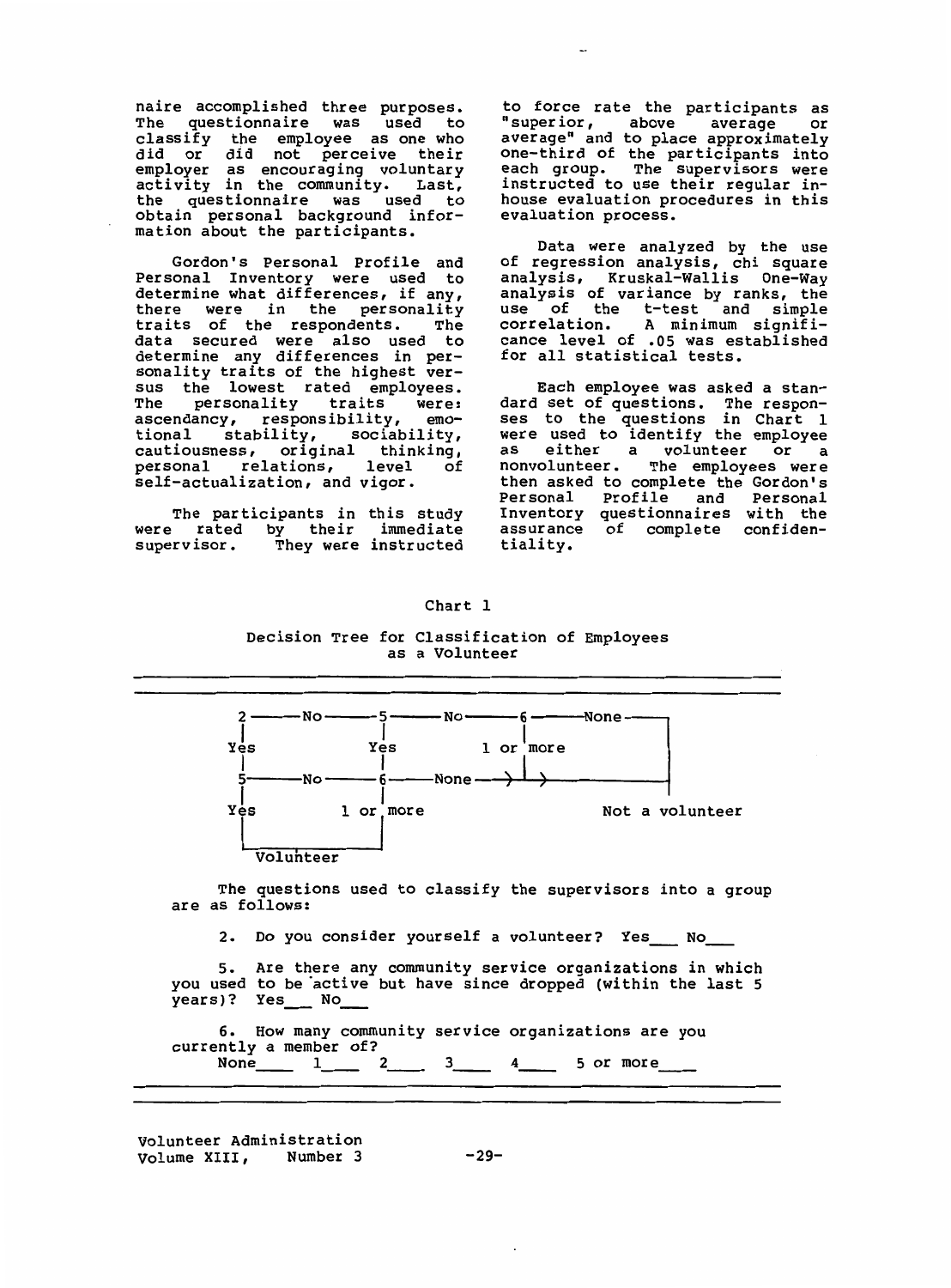The company representative was asked questions concerning the company philosophy on volunta activity. The decision tree on Chart 2 was used to classify the organization as encouraging or not encouraging voluntary activity.

Chart 2

Decision Tree for Classification of Employees' Perception of Employing Organization as to Their Philosophy on Voluntary Activity



volunteer work? Yes\_\_\_\_ No\_\_\_\_ Don't know\_\_\_

3. Is volunteer work considered by your supervisor or company as a factor in promotion and/or pay raises? Yes\_\_\_\_ No\_\_\_ Don't know

4. To what extent would your employer cover expenses you incur in your volunteer work? All\_\_\_\_\_ Part\_\_\_\_ None\_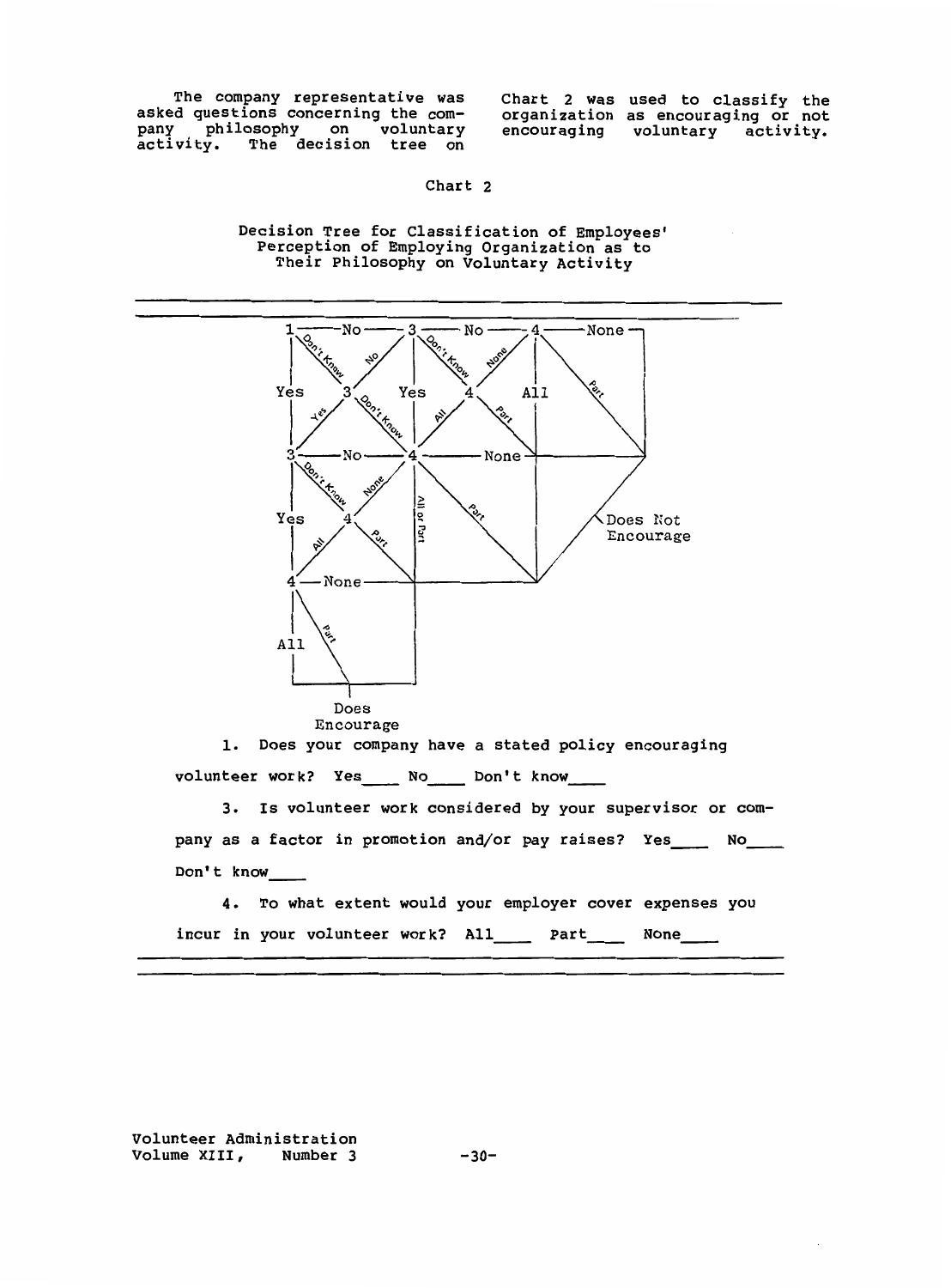### Personal Background Information

Personal background information was obtained from the entire population of the 156 participants that were surveyed. The backgrour information for the group is presented in Table I.

{See Table I on Page 32.)

Of those surveyed, the majority (89 percent) were males. The age group reporting the largest number was 36 to 45, with 32 percent of the participants in this category. The second largest group was 26 to 35 (27 percent), followed by 46 to 55 (20 percent), and 56 and over (14 percent). A relatively small number of participants (6) were 18 to 25 years old. Ninety percent, or 141 of the participants, were married.

Except for one organization where a graduate degree is a prerequisite for the job, the majority of the participants were high school graduates. Fifty of the 51 participants with a graduate degree were from one organization, making th is the largest category with 33 percent of the total. High school graduate was a close second, with 27 percent of the respondents. Nineteen percent of the participants were college graduate 17 percent of the participants had some college and 3 percent indicated they had some graduate study. Only two participants (1 percen did not have a high school diploma

With respect to length of service with each organization, the<br>majority of the participants (67 majority of the participants (67<br>percent) had been emploved in percent) had been employed their organization more than 5 years. Fifteen percent of the participants were employed 3 to 5 years and 14 percent were employe between 1 to 3 years. Six employees (4 percent) had been with their organization less than one year.

Responses to total yearly family income indicated the ranges of \$30,000 or more, and \$15,000 to \$19,999 were the two largest groups with 27 percent and 26 percent of the participants in each respective

category. The income of \$20,000 to \$24,999 was third, with 22 percent, followed by \$25,000 to \$29,999 and<br>\$10,000 to \$14,999 a year -- 17  $$10,000$  to  $$14,999$  a year -and 8 percent. Two participa or 1 percent, indicated yearl family income to be under \$10,000.

Chart 1 was used to classify the employees as to their voluntary activity. Ninety-six participa (62 percent) engaged in volunta activity off the job, while 60 participants (38 percent) did not engage in voluntary activity.

Seventy-two percent did not perceive their company encouragi volunteer work, while 28 percen did perceive their company as one that encouraged volunteer work.

#### Personal Background of Voluntee<br>and Nonvolunteers and Nonvolunteers

Table II compares the personal<br>background information obtained background information obtained<br>from the volunteers with the volunteers with employees not considered to be a volunteer. Of ther males in the study, a larger percentage were  $classified$  as  $volunteers$ percent) as opposed to nonvolunteers (85 percent). There also was a relationship between age and voluntary activity. The older the participant, the more likely she or he was a volunteer. Seventy-three percent of the volunteers were 36 years of age or older while only 55 percent of the nonvolunte were over 36 years of age.

Ninety-four percent of the volunteers were married while the percentage of married people who were not volunteers fell to 85<br>percent. There was also a rela-There was also a relationship between voluntary activity and education. Thirty-seven percent of the volunteers had graduate degrees and all had at least a high school education. Four percent of the nonvolunteer group (all nonhigh school graduates in thi study) were not volunteers, while only 25 percent of the nonvolunteers had a graduate degree.

{See Table II on Page 33.)

Volunteer Administration Volume XIII, Number 3 -31-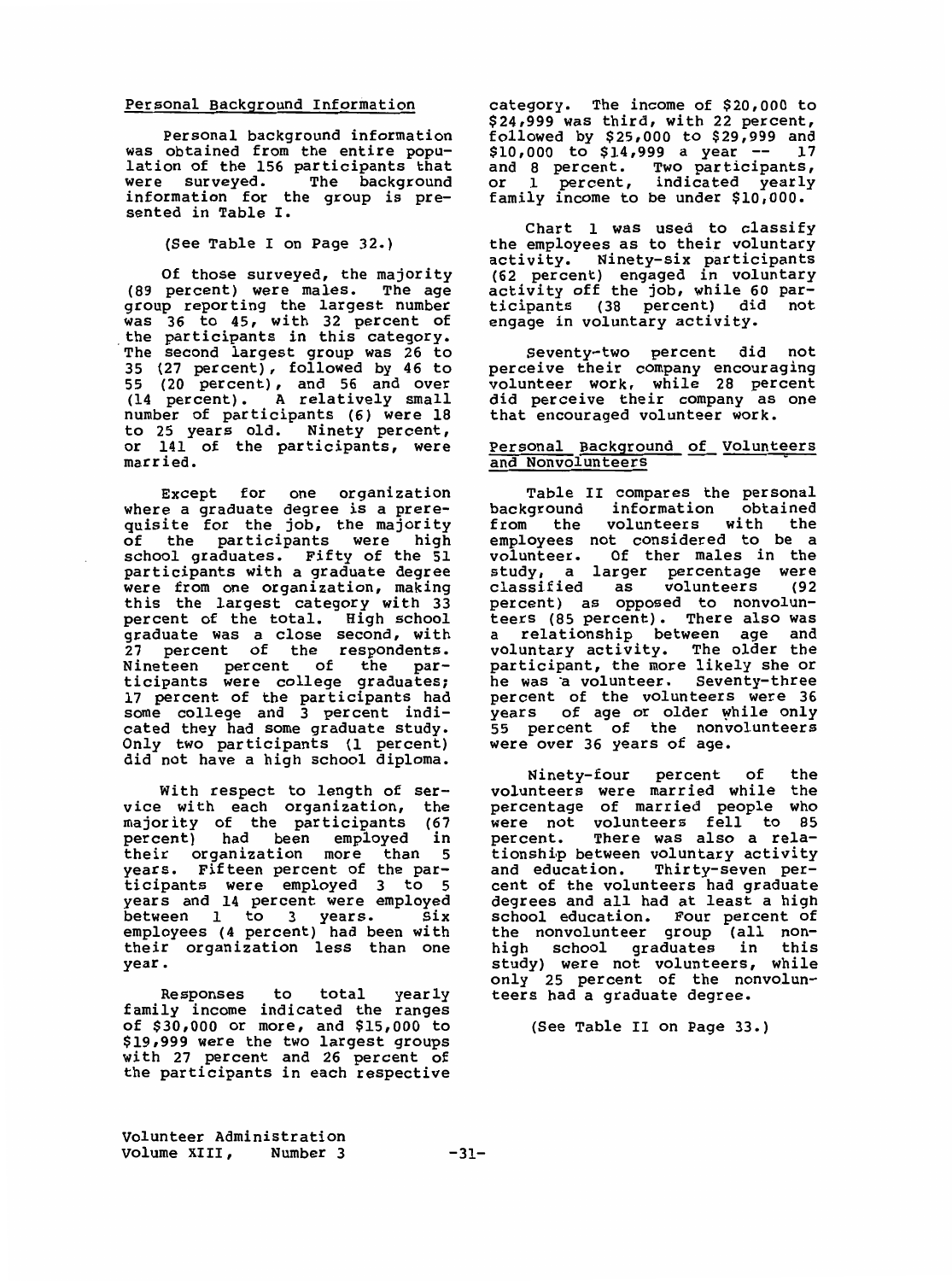## TABLE I

## PERSONAL BACKGROUND INFORMATION CONCERNING

| Factors                                                     | Responses         |                    |  |
|-------------------------------------------------------------|-------------------|--------------------|--|
|                                                             | Number            | Percent            |  |
| Sex:                                                        |                   |                    |  |
| Male<br>Female                                              | 139<br>17         | 89<br>11           |  |
|                                                             |                   |                    |  |
| Age:<br>Under 18                                            | 0                 | 0                  |  |
| 18 to 25                                                    | 6                 | 4                  |  |
| 26 to 35                                                    | 42                | 27                 |  |
| 36 to 45<br>46 to 55                                        | 50<br>31          | 32<br>20           |  |
| 56 and over                                                 | 22                | 14                 |  |
| Marital Status:                                             |                   |                    |  |
| Married                                                     | 141               | 90                 |  |
| Not married                                                 | 15                | 10                 |  |
| Education:                                                  |                   |                    |  |
| Under 9 years                                               | ı<br>$\mathbf{1}$ | $\cdot$ 5          |  |
| 9 to 11 years<br>High school graduate                       | 42                | $\cdot$ 5<br>27    |  |
| 1 to 3 years college                                        | 27                | 17                 |  |
| College graduate                                            | 30                | 19                 |  |
| Graduate studies<br>Graduate degree                         | 4<br>$51*$        | $\mathbf{3}$<br>33 |  |
| Length of Service with Organization:                        |                   |                    |  |
| 6 months or less                                            | 2                 | ı                  |  |
| More than 6 months to 1 year                                | 4                 | 3                  |  |
| More than 1 year to 3 years<br>More than 3 years to 5 years | 22<br>23          | 14<br>15           |  |
| More than 5 years                                           | 105               | 67                 |  |
| Total Yearly Family Income:                                 |                   |                    |  |
| Under \$10,000                                              | $\overline{2}$    | ı                  |  |
| \$10 to 14,999                                              | 12                | 8                  |  |
| \$15 to 19,999<br>\$20 to 24,999                            | 40<br>34          | 26<br>22           |  |
| \$25 to 29,999                                              | 26                | 17                 |  |
| \$30,000 or more                                            | 42                | 27                 |  |
| Volunteer:                                                  |                   |                    |  |
| <b>Yes</b><br>No                                            | 96<br>60          | 62<br>38           |  |
|                                                             |                   |                    |  |
| Perceived Company Policy Encouraging<br>Volunteer Work:     |                   |                    |  |
| Yes                                                         | 44                | 28                 |  |
| No                                                          | 112               | 72                 |  |

## SUPERVISOR PARTICIPANTS

\*All but one of these respondents are employed by the College of Agricluture.

Volunteer Kdministration Volume XIII, Number 3 -32-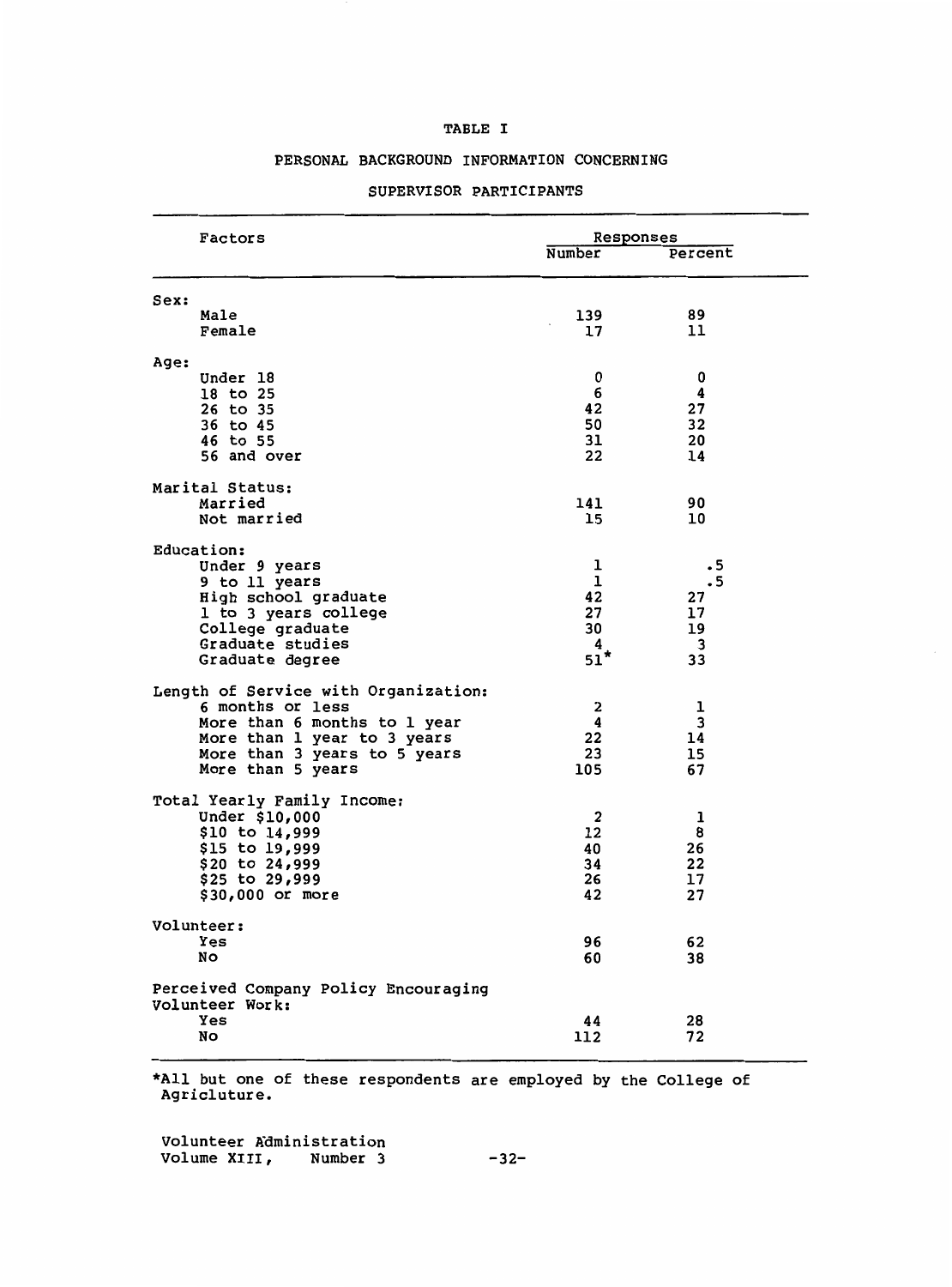## **TABLE** II

## **PERSONAL BACKGROUND INFORMATION CONCERNING**

#### Personal Background Factors **Volunteers** Nonvolunteers **Nonvolunteers** Nonvolunteers Number Percent Sex: Male 92 Female 8 8 8 Age: Under 18 0 0<br>18 to 25 4 4 18 to 25 4 4<br>26 to 35 22 23 26 to 35 22 23 36 to 45 35 36 46 to 55 19 20<br>56 and over 16 17 56 and over Mar ital Status: Married 90 94<br>Not married 6 6 Not married Education: Under 9 years 0 0 9 to 11 years 10 to 10 years 10 to 10 years 10 years 10 years 10 years 10 years 10 years 10 years 10 years 10 years 10 years 10 years 10 years 10 years 10 years 10 years 10 years 10 years 10 years 10 years 10 years 10 year High school graduate 25 26 1 to 3 years college 19 20<br>College graduate 13 14 College graduate 13 14 Graduate studies and 3 3 3 Graduate degree 36 37 Length of Service with Organization: 6 months or less 0 0 0<br>More than 6 mo. to 1 yr. 2 2 2 More than 6 mo. to 1 yr. 2 2<br>More than 1 yr. to 3 yrs. 12 13 More than 1 yr. to 3 yrs. 12 13 More than 3 yrs. to 5 yrs. 8 8 More than 5  $\overline{y}$ rs. 74 77 Total Yearly Family Income: Under \$10,000 1 1 1<br>\$10 to 14,999 6 6 \$10 to 14,999 6 6 \$15 to 19,999 20 21<br>\$20 to 24,999 20 21 \$20 to 24,999 20 21<br>\$25 to 29,999 20 19 20 \$25 to 29,999 19 20<br>\$30,000 or more 30 31 \$30,000 or more Perceived Company Policy Encouraging Volunteer Work: Yes **NO**  33 34 66 Number 51 85 15 0 0 2 3 25 42 15 25<br>12 20 12 20 10 51 85 15  $\begin{array}{ccc} 1 & & 2 \\ 1 & & 2 \end{array}$  $\frac{1}{15}$  25 15 25<br>10 17 17  $\begin{array}{ccc} 17 & 28 \\ 1 & 2 \end{array}$  $\begin{array}{ccc} & 1 & & 2 \\ 15 & & 25 \end{array}$ 15 25  $\begin{array}{ccc} 2 & & 3 \\ 2 & & 3 \end{array}$ 2 3 10 17<br>15 25 15 25<br>31 52 52  $\begin{matrix}0&&&&0\cr 6&&&&10\end{matrix}$ 6 10<br>20 33 20 33 14 23<br>7 12 12<br>22  $13$ 11 18<br>49 82 82

#### **VOLUNTEERS AND NONVOLUNTEERS**

volunteer Administration Volume XIII, Number 3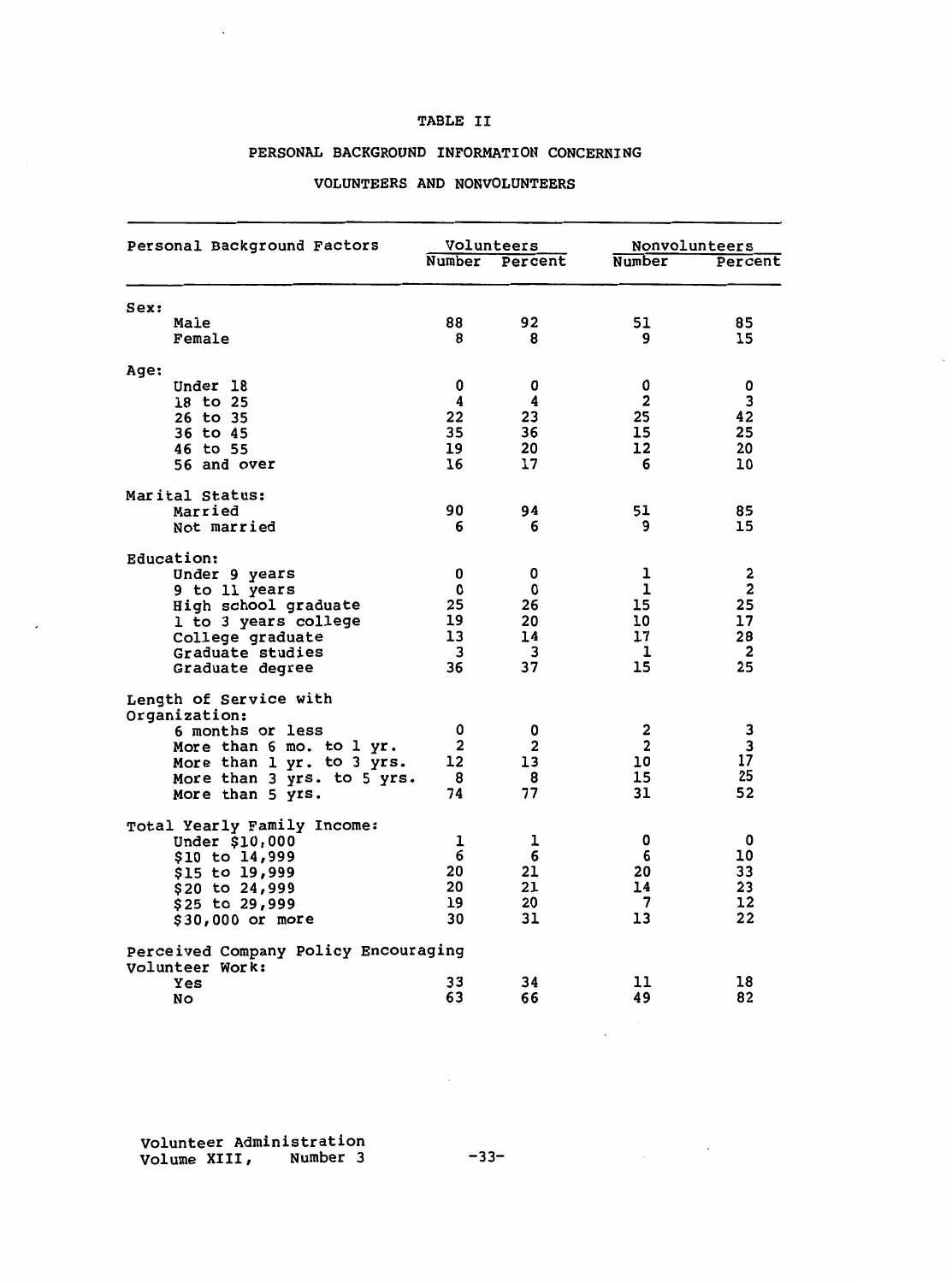The person who was with the organization for a long period of time tended to be a volunte seventy-seven percent of the volunteers had been with their company more than 5 years while the percentage of nonvolunteers in thi group fell to 52. There was no significant difference in yearl family income and voluntary activity.

An interesting and importal fact was revealed by the employee perception of their company' policy regarding volunteer work. *The participants who* perceived *their company as* encouraging volunteer *work* were *much* more *likely to volunteer their time in* comnunity service activities than participants *who* did *not* believe *their company* encouraged such activity. Only 18 percent of the nonvolunteers felt their company encouraged voluntary activity, while 34 percent of the volunteers said their company encouraged such activity. Eighty-two percent of the nonvolunteers did not believ their company encouraged voluntary activity. This percentage dropped to 66 percent for the volunteers. There is, therefore, an implication that a company policy might result in more employees engaging in voluntary activity off the job.

#### <u>Job Performance and Volunta</u> Activity

Regression analysis was used to determine if the job performan was related to whether or not an employee was a volunteer. While there were marked differences among each organization, as indicated in Table III, the results were not significant at the .05 level. To further substantiate these findings, all employees were consi ered as one group and the chi square test was conducted on voluntary activity and job performan ratings. As shown in Table IV, there was no significant difference between voluntary acitivity and job performance. The conclusion is that we cannot predict employee job performance ratings by lookin soley at whether or not the employee is a volunteer in community service activities.

| <b>TABLE</b> |  |
|--------------|--|
|--------------|--|

| Organization                    | Degrees of<br>Freedom | Mean<br>Square | F<br>Value | Probability<br>F |
|---------------------------------|-----------------------|----------------|------------|------------------|
| Financial<br>Institution        | ı                     | .9643          | 1.57       | .22              |
| College of<br>Agriculture       | ı                     | .1300          | .20        | .65              |
| Electric Company                | ı                     | .0079          | .01        | .91              |
| Office Forms<br>Manufacturer    | ı                     | .0438          | .08        | .78              |
| Multinational<br>Food Processor | 1                     | 1.5666         | 2.60       | .11              |
|                                 |                       |                |            |                  |

**REGRESSION ANALYSIS OF VOLUNTARY ACTIVITY AND JOB PERFORMANCE**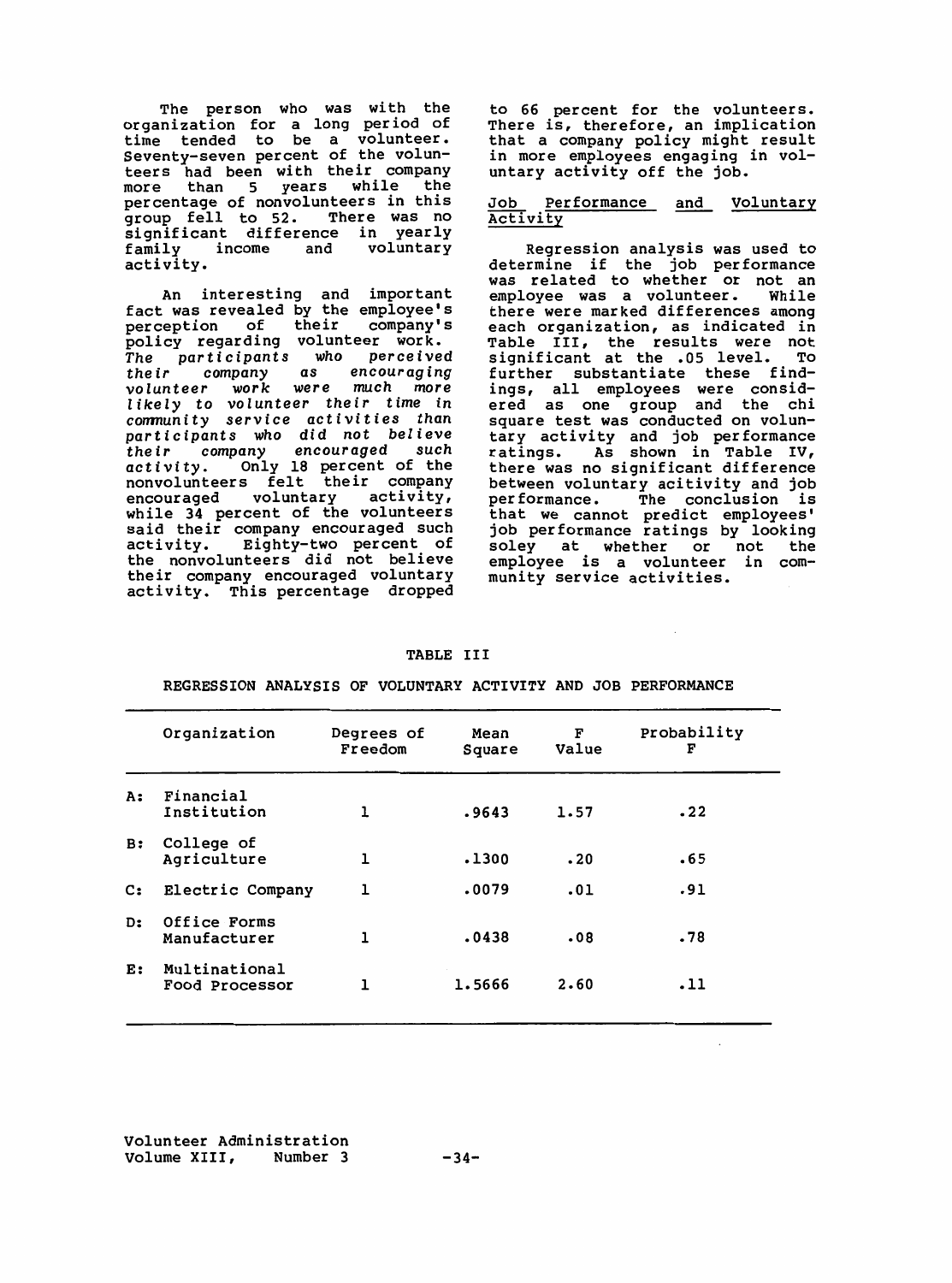## **TABLE IV**

#### CHI **SQUARE ANALYSIS OF VOLUNTARY ACTIVITY**

## AND JOB **PERFORMANCE ·FOR ALL**

## **ORGANIZATIONS COMBINED**

### **AS A GROUP**

| Job Performance<br>Rating | Volunteer | Nonvolunteer | Total | Percent | Likelihood<br>Ratio<br>Chi Square |
|---------------------------|-----------|--------------|-------|---------|-----------------------------------|
| Superior                  | 33        | 18           | 51    | .33     | .742                              |
| Above average             | 33        | 22           | 55    | .35     |                                   |
| Average                   | 31        | 19           | 50    | .32     |                                   |

## Job Performance and Company Policy Toward Voluntary Activity

Volunteers and nonvolunteers • were separated according to whether or not they perceived their organization to encourage volunta activity. This was done so tha meaninful statements could be made on how a company policy might affect the types of people who volunteer. As shown in Table V, volunteers working in companie they perceived to encourage such

activity were more likely to be rated higher than voluntee working in companies perceived not to encourage voluntary activi Although this was not signific at the .05 level of confidence, the trend was in that direction. The indication here is that if the company has communicated to the employee they desire volunta activity, the volunteer tends to be rated higher than the nonvolunteer in that company.

#### **TABLE V**

#### **REGRESSON ANALYSIS OF VOLUNTARY ACTIVITY AND**

## **JOB PERFORMANCE FOR ORGANIZATIONS PERCEIVED**

#### **NOT TO AND TO ENCOURAGE**

#### **VOLUNTARY ACTIVITY**

| Organizations                        | Degrees of<br>Freedom | Mean<br>Square | F<br>Value | Probability<br>F |
|--------------------------------------|-----------------------|----------------|------------|------------------|
| Perceived Not To<br><b>Encourage</b> |                       | .6706          | .38        | ×.<br>.53        |
| Perceived To<br>Encourage            |                       | .6203          | 2.62       | .11              |

Volunteer Administration Volume XIII,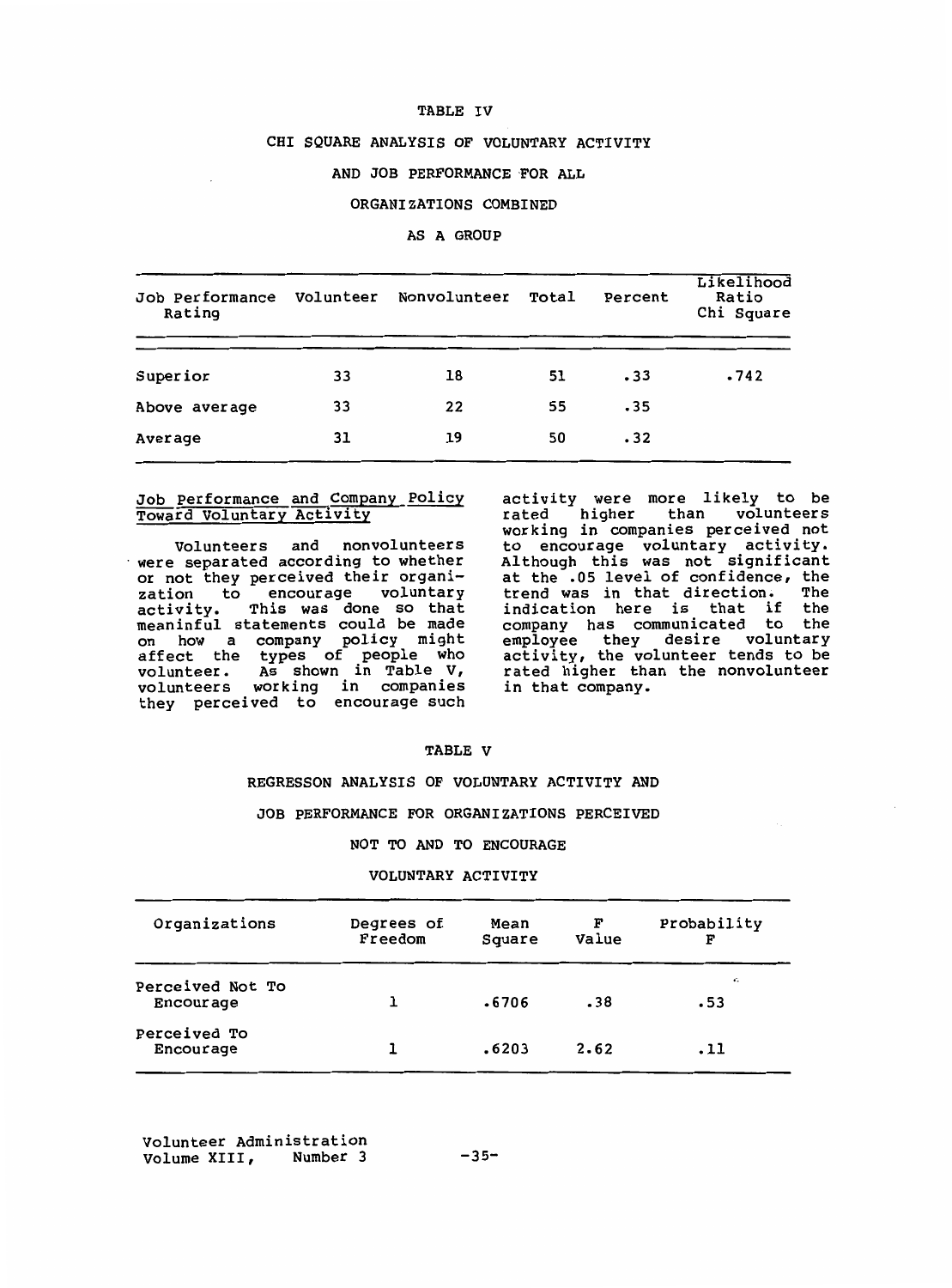## Personality Traits and Voluntary Activity

The objective of this part of the study was to determine if there were any differences in personality traits and job performance rating of volunteers and nonvolunteer Summary results are presented in Table VI. When considering personality traits, the "superior, above average and average" rated employees did score differently on some traits in each organization. When analyzed by type of goods or service, only the traits of ascendancy and emotional stability did not show a significant difference.

When all employees were ana- lyzed together, three personality traits proved to be different at the .os level of confidence or greater. Highest rated employees were more sociable, less cautiou and more vigorous that the lowes rated employees. The conclusion drawn is that, while there is no

#### **TABLE VI**

#### **SUMMARY TABLE**

| Differences in Personality<br>Traits According to Rating                                                                                       | Superior Rated<br>Employees<br>More Sociable<br>Less Cautious<br>More Vigorous                                    | Average Rated<br>Employees<br>Less Sociable<br>More Cautious<br>Less Vigorous                                     |
|------------------------------------------------------------------------------------------------------------------------------------------------|-------------------------------------------------------------------------------------------------------------------|-------------------------------------------------------------------------------------------------------------------|
| Differences in Personality<br>Traits According to<br>Voluntary Activity                                                                        | Volunteers<br>More Ascendant<br>More Sociable*<br>More Original in<br>Thought<br>More Vigorous                    | Nonvolunteers<br>Less Ascendant<br>Less Sociable<br>Less Original in<br>Thought<br>Less Vigorous                  |
| Differences in Personality<br>Traits of Volunteers and<br>Nonvolunteers Who Perceive<br>Their Employers to Encourage<br>Voluntary Activity     | Volunteers<br>More Ascendant<br>More Sociable*<br>Less Cautious*<br>More Original in<br>Thought<br>More Vigorous* | Nonvolunteers<br>Less Ascendant<br>Less Sociable<br>More Cautious<br>Less Original in<br>Thought<br>Less Vigorous |
| Differences in Personality<br>Traits of Volunteers and<br>Nonvolunteers Who Perceive<br>Their Employers Not to<br>Encourage Voluntary Activity | Volunteers<br>More Original in<br>Thought<br>More Vigorous*                                                       | Nonvolunteers<br>Less Original in<br>Thought<br>Less Vigorous                                                     |

\*scores same as Superior rated employees all significant at the .OS level of confidence.

Volunteer Administration Volume XIII, Number 3 -36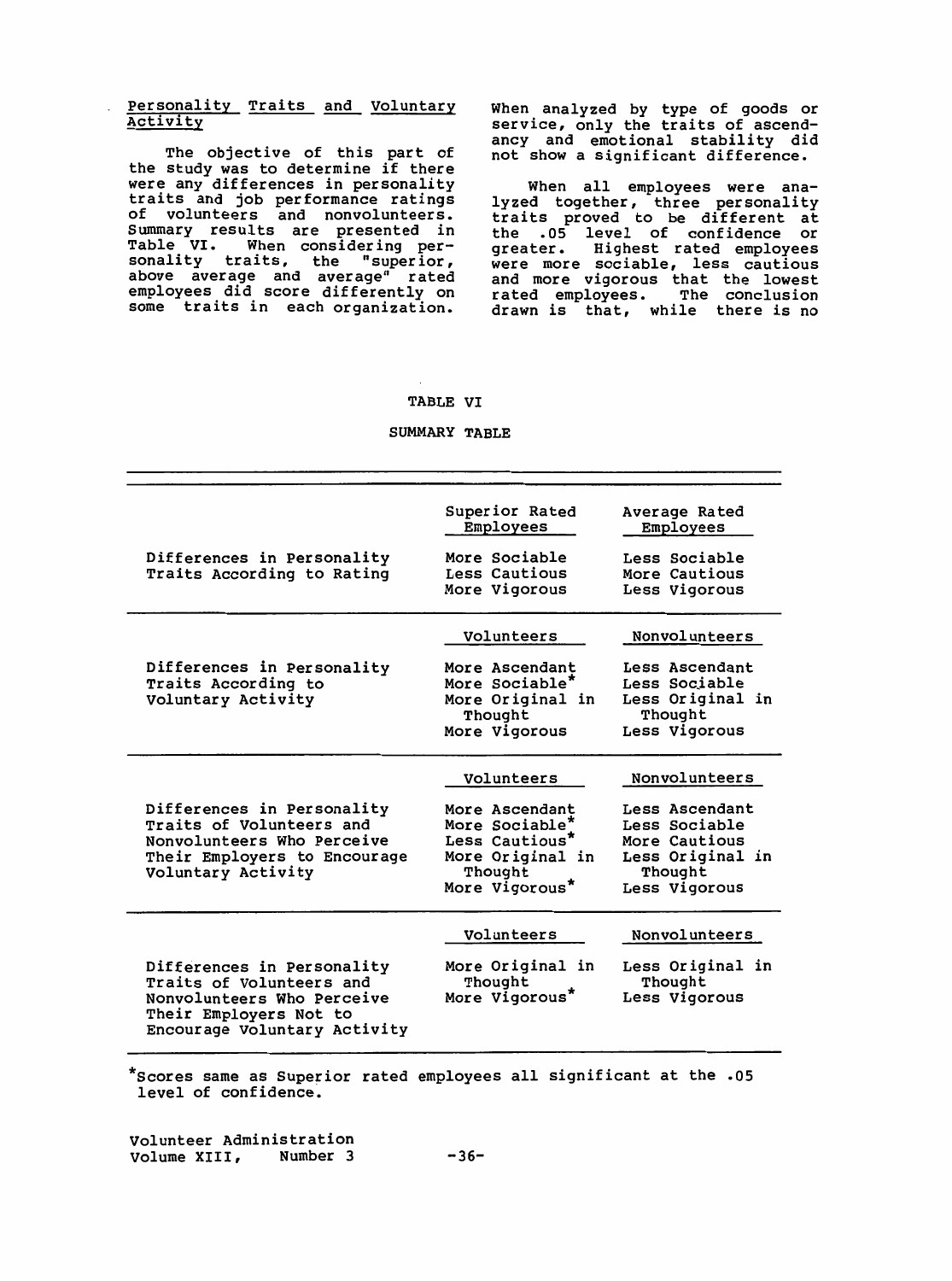significant difference in voluntary activity and performance on the job, there is a significant difference in performance on the job and certain personality traits.

When investigating differences in personality traits of employees who were volunteers as compared to employees who were not voluntee significant differences were als $\,$ found. The volunteers in the financial institution were more ascendant, more sociable, more original in thought, more vigorous and more self-actualized--all at the .05 confidence level--than the employees who did not volunteer. The volunteers in the unit of a major university were, at the .10 level of confidence, responsil and, at the .20 confidence level, high on ascendancy, lower on emotional stability and more vigorou than nonvolunteers. The volunteers in the utility company were highe on ascendancy and sociability at the .05 level of confidence, highe on vigor at the .10 level of confidence and more responsible at the .20 level of confidence than nonvolunteers. The volunteers in the manufacturing organization were higher on ascendancy--at the .20 level of confidence--than the nonvolunteers. The volunteers in the food processing company were more sociable at the .05 level of confidence and more self-actualized at the . 20 level of confidence than nonvolunteer.

When all supervisors were conbined into one group, the following conclusions can be drawn: volunteers are more ascendant, more sociable, more original in thought and more vigorous than nonvolunteers. All of these scores were significant at the . 05 level of confidence or greater.

Volunteers working for companies perceived to encourag voluntary activity were found to be: more ascendant, more sociabl less cautious, more original in thought and more vigorous than the nonvolunteers, all at the .05 level of confidence. Volunteers working for companies perceived not to encourage voluntary activity were found to be more original in

Volunteer Administration Volume XIII, Number 3 -37-

thought and more vigorous (at the . 05 level of confidence) than the nonvolunteers in this group.

Many of the personality traits of volunteers are the same as those of the superior rated employee In no instances were any personality traits on nonvolunte the same as those of the superior rated employees. Nonvolunteers' traits were the same as "average" rated employees, which are the lowest rated employees in this study.

## Conclusions

Based on the findings of thi study, the following conclusio seem appropriate:

- 1. Job performance cannot be predicted according whether or not the employee is engaged in voluntary activity off the job.
- 2. Superior rated employees are more sociable, less cautious and more vigorous than the lowest rated employees.
- 3. Volunteers are more sociable, more original in thought and more ascendant than nonvolunteers. To a lesser degree (.10 level of confidence) volunteers are more vigorous than nonvolunteers.
- 4. Volunteers who perceive their employers to encourage voluntary activity are rated higher than nonvolunteers who perceive their employers<br>to encourage voluntary encourage activity. This tends to be true, but is not significant<br>at the .05 level of level of confidence.
- 5. Volunteers · who perceive their employers not to encourage voluntary activi are not rated higher than nonvolunteers who percei their employers not to encourage voluntary activity.
- 6. Volunteers who perceive their employers to encourage